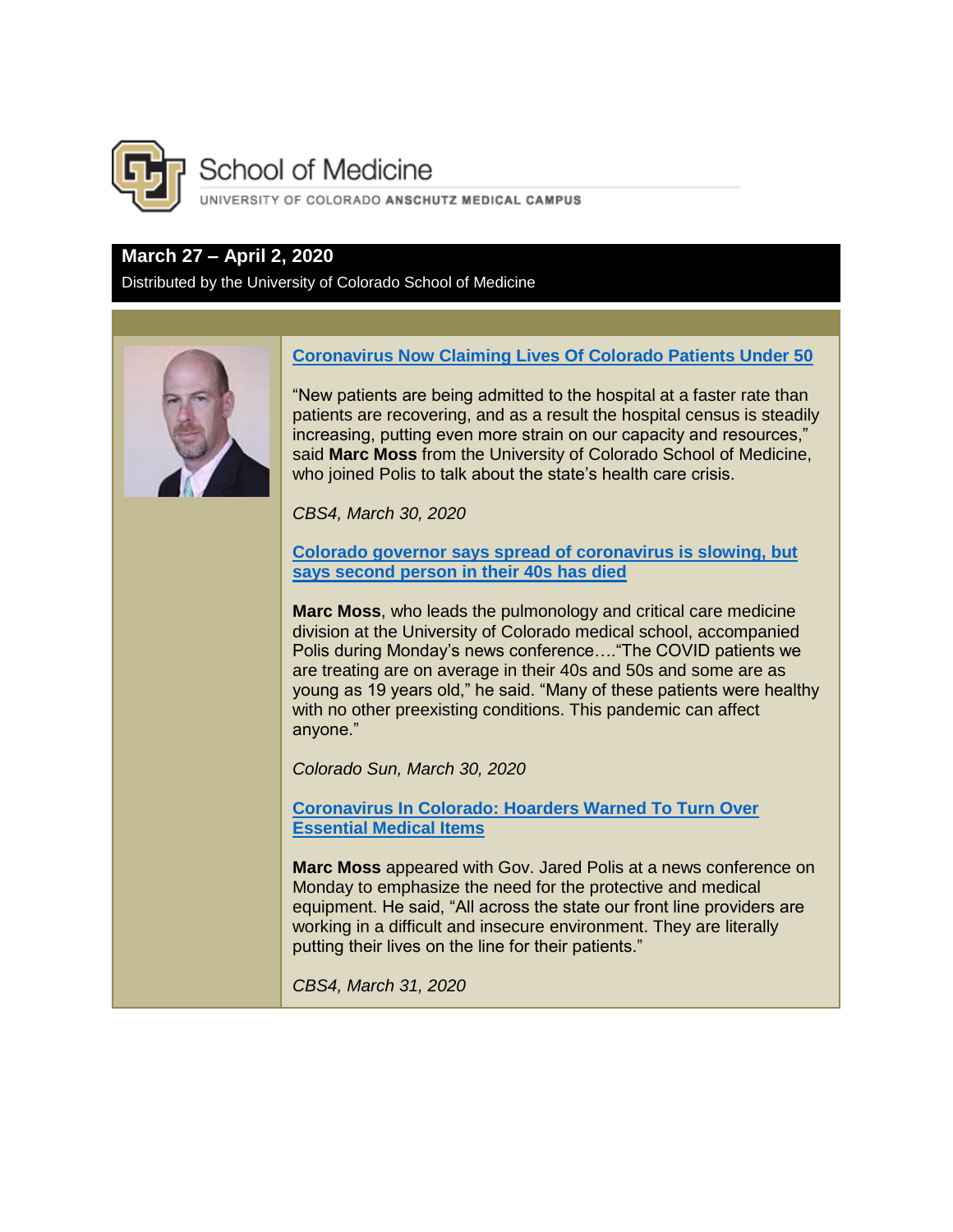# **[Specialists, Primary Care Doctors Retrain For Hospital Frontlines](https://www.cpr.org/2020/04/02/specialists-primary-care-doctors-retrain-for-hospital-frontlines-as-colorado-coronavirus-cases-mount/)  [As Colorado Coronavirus Cases Mount](https://www.cpr.org/2020/04/02/specialists-primary-care-doctors-retrain-for-hospital-frontlines-as-colorado-coronavirus-cases-mount/)**

"It's just going to be a matter of getting back on the bike and riding it. Undoubtedly, I'll look at some references, to make sure my memory serves," said **Rich Altman**, [assistant professor of medicine at CU School of Medicine] who normally works in a primary care clinic for UCHealth. "The thing that most docs are going to have trouble with isn't the medicine of it, it's the technology and the workflow: Where do I even start?"

"The medical skills aren't that different … So the training isn't specifically, how do you diagnose pneumonia? Because everyone sort of knows that," said **Tyler Anstett**, [assistant professor of medicine at CU School of Medicine] who has been leading UCHealth's effort to gear up for a COVID-19 surge.

"We are in the thick of it," said **Chris Davis**, [associate professor of emergency medicine at CU School of Medicine] and the system's medical director for virtual health. "These are doctors who are already credentialed, trained, active and they say 'how can I help?' And it's back to that sort of patriotic, volunteerism: 'We're in a pandemic disaster. How can I help because I'm not busy.'"

**Brandon Combs** is among those gearing up to head into a hospital after working in a UCHealth outpatient clinic in Denver's Lowry neighborhood for the past several years. "I think many of us have a strong sense of duty," Combs said. "I think to have a valued and an applicable skill set and to not employ it doesn't feel like the best. If there is a need and my colleagues and my patients need my assistance, it just feels like something I have to do."

*CPR News, April 2, 2020*



**[Colorado readies guidelines for prioritizing coronavirus patient](https://www.denverpost.com/2020/04/01/colorado-hospital-capacity-coronavirus-covid/)  [care in case of hospital overload](https://www.denverpost.com/2020/04/01/colorado-hospital-capacity-coronavirus-covid/)**

"There may be dire circumstances where our resources are unable or are insufficient to provide optimal care to everyone," said **Darlene Tad-y**, a physician at the University of Colorado Hospital [and associate professor of medicine at CU School of Medicine] who serves on the Governor's Expert Emergency Epidemic Response Committee, or GEEERC. "Should we reach that moment, I hope community



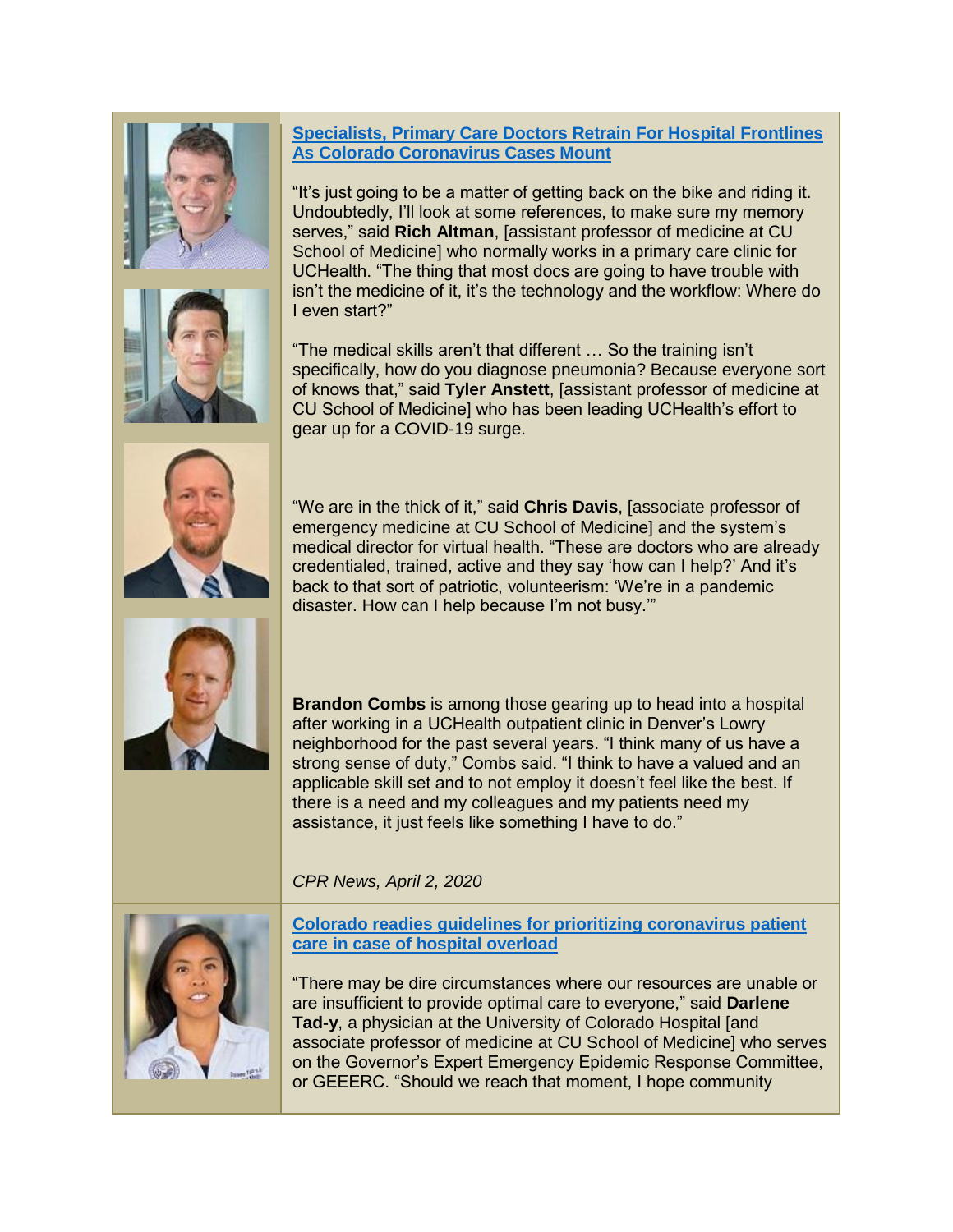

members will feel we have done our due diligence in using the utmost sense of fairness and ethics in what we write."

"This is statewide guidance on how to do triage in the most ethically defensible way," said **Matthew Wynia**, director of the Center for Bioethics and Humanities at the CU Anschutz Medical Campus. It's expected that the group will forward its report to the governor's office in the next week to 10 days.

*Denver Post, April 1, 2020*





**[Colorado Is Creating Guidelines To Help Make Excruciating](https://www.cpr.org/2020/04/02/colorado-is-creating-guidelines-to-help-make-excruciating-coronavirus-care-decisions/)  [Coronavirus Care Decisions](https://www.cpr.org/2020/04/02/colorado-is-creating-guidelines-to-help-make-excruciating-coronavirus-care-decisions/)**

"Crisis standards of care is not a decision point. It is thrust upon you. You have to make decisions. These are forced choice," said **Matthew Wynia**, the Director of the Center for Bioethics and Humanities at the University of Colorado. "This is like [Sophie's Choice](https://www.imdb.com/title/tt0084707/) kind of decisions where you've got two, three, four people, all of whom are likely to die without a ventilator. And you've only got one ventilator left in your hospital."

"It's not something I ever thought I might have to face," said **Emmy Betz**, an emergency room physician at University of Colorado School of Medicine. "We're trained to do whatever we can for a patient, as medically appropriate and in line with what that patient wants. So even the thought of having to decide which patient gets a resource — of having to 'triage' resources — is terrifying."

*CPR News, April 2, 2020*



# **[What You Can Do About Coronavirus Right Now](https://www.nytimes.com/interactive/2020/world/coronavirus-preparation-preparedness.html)**

"Your hands carry almost all your germs to your respiratory tract. Keeping them as clean as possible is really helpful," said **Adit Ginde**, a professor of emergency medicine at the University of Colorado School of Medicine. "It would dramatically reduce transmission if people did it well."

*The New York Times, March 26, 2020*

## **[Should I Make My Own Mask?](https://www.nytimes.com/2020/03/31/well/live/coronavirus-N95-mask-DIY-face-mask-health.html)**

"I still believe that masks are primarily for health care workers and for those who are sick to help prevent spreading droplets to others," said **Adit Ginde**, a professor of emergency medicine at the University of Colorado School of Medicine. "However, I do believe that for limited circumstances when individuals must be in close quarters with others,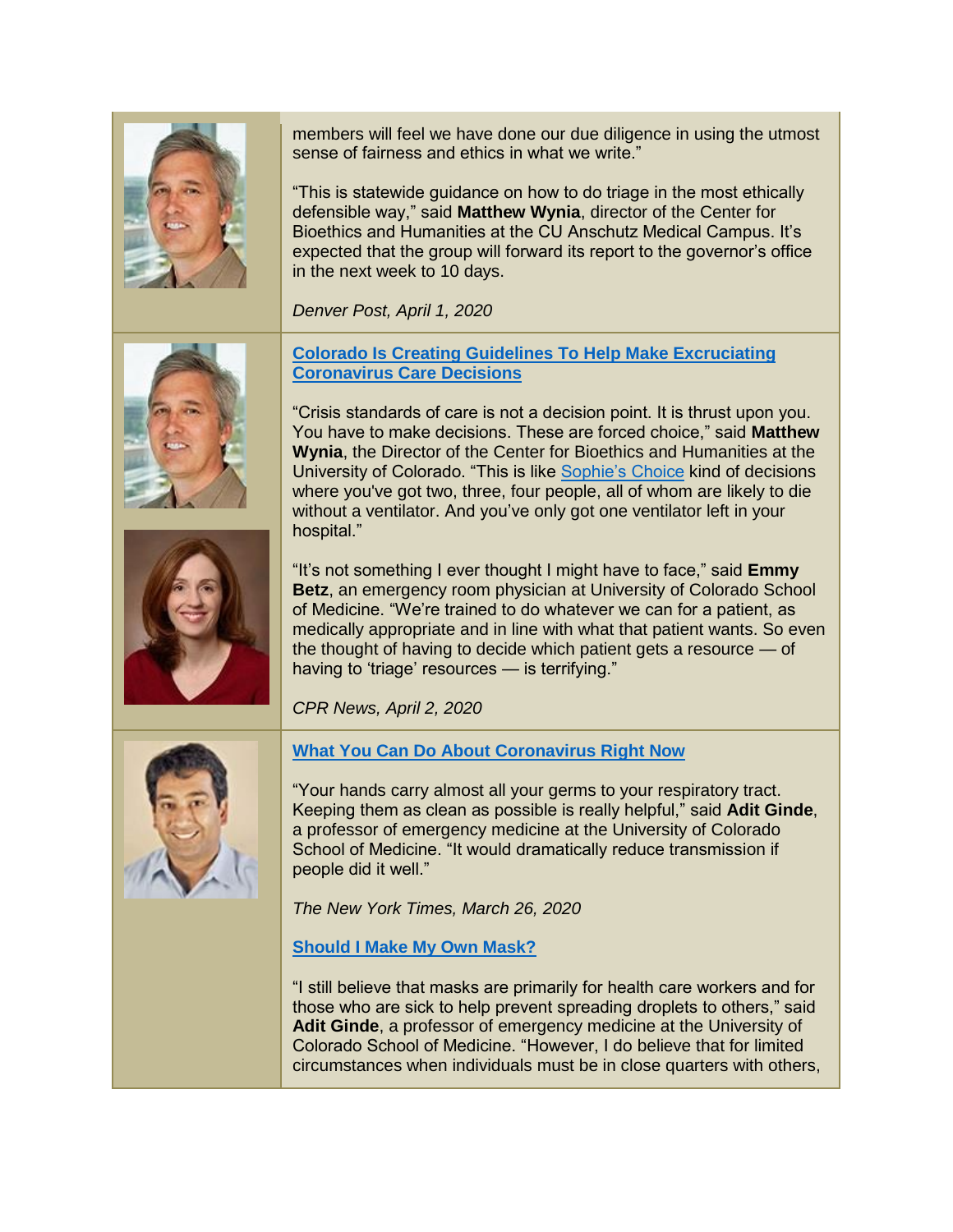a correctly positioned mask or other face cover for a short duration could be helpful."

*The New York Times, March 31, 2020*

**[Good Question: Is There a Way to Prevent Coronavirus?](https://denver.cbslocal.com/2020/03/31/good-question-is-there-a-way-to-prevent-coronavirus/)**

"The clinical trial that we did a couple years ago in Colorado was actually in over 20 long term care facilities," said **Adit Ginde**, professor or emergency medicine at the University of Colorado School of Medicine. "So with older people living in assisted living and nursing homes, and actually found that giving vitamin D-deficient individuals high doses of vitamin D, reduces their risk of getting respiratory viral infections by 40%."

*CBS4, March 31, 2020*

**[Could vitamin D be a tool to ward off COVID-19?](https://knx1070.radio.com/media/audio-channel/the-first-of-the-month-brings-first-harsh-test-of-financial-realities-of-the)**

Interview with **Adit Ginde**, professor of emergency medicine and director of research at the University of Colorado Anschutz Medical Campus, regarding his research on vitamin D deficiency and respiratory viral infections.

*KNX1070 News Radio (Los Angeles), April 1, 2020*



**[The mask debate: CDC considers advising more to wear masks](https://www.thedenverchannel.com/news/360/the-mask-debate-cdc-considers-advising-more-to-wear-masks-to-prevent-covid-19)  [to prevent COVID-19](https://www.thedenverchannel.com/news/360/the-mask-debate-cdc-considers-advising-more-to-wear-masks-to-prevent-covid-19)**

"From a public standpoint, is there any harm or any potential that it would be helpful? Maybe," said **Michelle Barron**, Medical Director of Infection Prevention and Control at UCHealth University of Colorado Hospital [and professor of medicine at CU School of Medicine].

*Channel 7, March 31, 2020*

**[Good Question: Should We Be Wearing Masks?](https://denver.cbslocal.com/2020/04/01/good-question-masks/)**

CBS4's Alan Gionet turned to an expert for some answers, **Michelle Barron**, an infectious disease specialist with UCHealth University of Colorado Hospital. "I have a lot of questions about masks, like a lot of people do," Gionet told Barron. "I think if you're sick, obviously, that's helpful in that it contains anything that you would potentially be coughing," Barron responded.

*CBS4, April 1, 2020*

**[Shared spaces in apartment buildings present a challenge during](https://kdvr.com/news/coronavirus/shared-spaces-in-apartment-buildings-present-a-challenge-during-social-distancing/)  [social distancing](https://kdvr.com/news/coronavirus/shared-spaces-in-apartment-buildings-present-a-challenge-during-social-distancing/)**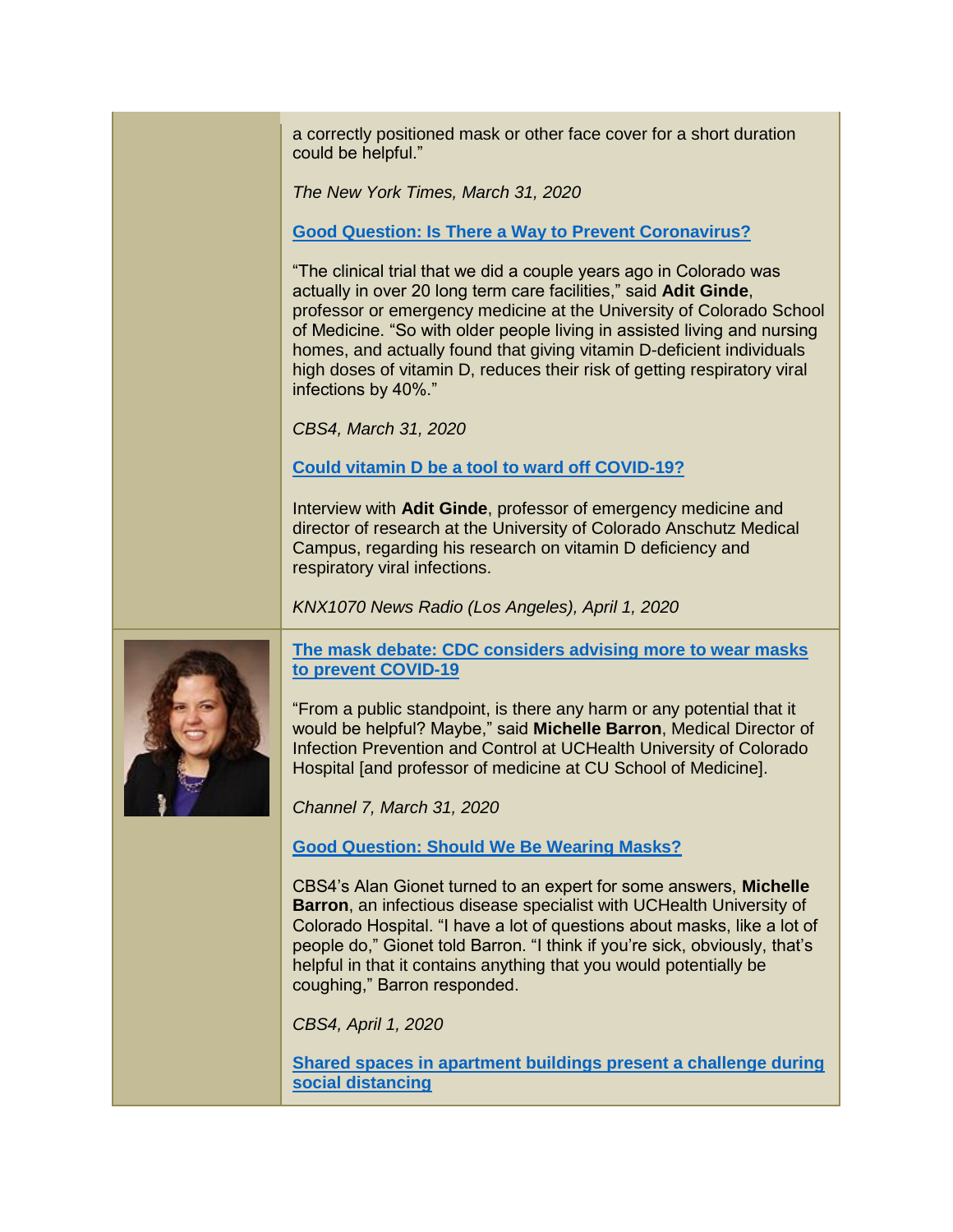The Problem Solvers sat down digitally with **Michelle Barron**, Medical Director of Infection Prevention at UCHealth University of Colorado Hospital to discuss some "best practices" during this pandemic in shared spaces you can't avoid.

*Fox31, March 31, 2020*



**[Why states like New York and Washington are limiting COVID-19](https://www.businessinsider.com/why-states-like-new-york-are-limiting-covid-19-tests-2020-3)  [testing](https://www.businessinsider.com/why-states-like-new-york-are-limiting-covid-19-tests-2020-3)**

"We don't have enough tests to test everyone and we have to prioritize them for where it matters for care," **[Emmy Betz](http://www.ucdenver.edu/academics/colleges/medicalschool/departments/EmergencyMedicine/Faculty/Faculty-Anschutz%20Medical%20Campus/Pages/betz.aspx)**, a professor of emergency medicine at the University of Colorado School of Medicine told Business Insider. Betz is advocating on social media to get doctors more [personal protective equipment](https://getusppe.org/) to treat patients.

*Business Insider, March 26, 2020*

**[Colorado Health Care Providers Reusing Disposable Gear To](https://www.kunc.org/post/colorado-health-care-providers-reusing-disposable-gear-conserve-scarce-supplies#stream/0)  [Conserve Scarce Supplies](https://www.kunc.org/post/colorado-health-care-providers-reusing-disposable-gear-conserve-scarce-supplies#stream/0)**

**Emmy Betz**, an emergency physician and researcher at the University of Colorado, explains that the urgent need for PPE goes beyond health care providers wanting to avoid contracting the Coronavirus. "When a doctor, nurse or tech gets exposed or sick, they have to be out for two weeks. And if you keep multiplying that, at some point, we run out of healthcare providers. So that's part of the reason you need to protect us because you actually need us to be there," Betz said.

*KUNC, March 26, 2020*



**[Colorado's governor says he is using data to guide the state's](https://coloradosun.com/2020/03/27/coronavirus-covid-epidemiology-curve-data/)  [response to the coronavirus. But the numbers are incomplete.](https://coloradosun.com/2020/03/27/coronavirus-covid-epidemiology-curve-data/)**

**Kathryn Colborn** is an associate professor in the Department of Surgery on the University of Colorado's Anschutz Medical Campus. … And now, she and a team of colleagues are working on developing a model for the spread of COVID-19 in Colorado.

*Colorado Sun, March 27, 2020*



**[Gov. Polis provides update on state response to COVID-19](http://www.themountainmail.com/free_content/article_2683ffc2-70af-11ea-8038-ffda90a1af54.html)**

The governor thanked Jon Samet, Dean of the Colorado School of Public Health and his team who have been working hard to put together the modeling data in partnership with the University of Colorado School of Medicine and the Colorado Department of Public Health and Environment.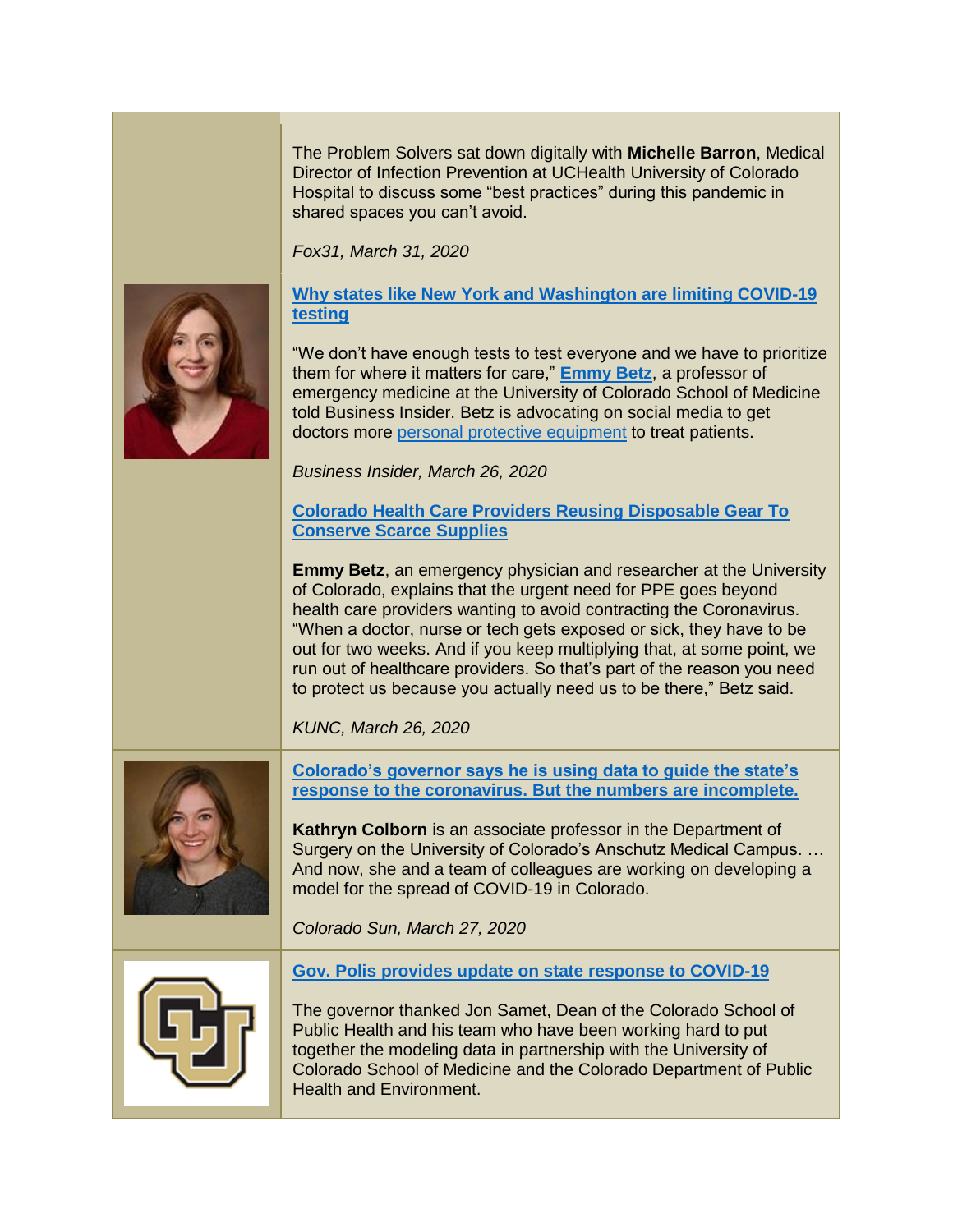#### *Mountain Mail (Salida), March 27, 2020*



**[Denver Health's Lead Coronavirus Doctor Wants Your Help To](https://www.cpr.org/2020/03/27/denver-healths-lead-coronavirus-doctor-wants-your-help-to-slow-the-pandemic/)  [Slow The Pandemic](https://www.cpr.org/2020/03/27/denver-healths-lead-coronavirus-doctor-wants-your-help-to-slow-the-pandemic/)**

**Ivor Douglas** [professor of medicine at CU School of Medicine] has a hard job that's only going to get harder. The intensive care pulmonologist is leading the COVID-19 response at Denver Health. So far, Douglas said medical staff has been able to handle an increasing number of patients, but he told CPR's Colorado Matters that resources could quickly run out without help from the public. "Buckle down and [adhere to the social separation guidelines](https://www.cpr.org/2020/03/27/heres-when-coloradans-can-expect-results-from-all-this-social-distancing/) for a long time," he implored. "Please don't let up on this. It is crucial for us to do the work we're doing for folks in the community to understand the social contract obligation that they have right now."

*CPR News, March 27, 2020*



# **[Not So Fast Using CPAPs In Place Of Ventilators. They Could](https://khn.org/news/covid19-ventilator-shortage-substituting-cpaps-could-spread-coronavirus/)  [Spread The Coronavirus.](https://khn.org/news/covid19-ventilator-shortage-substituting-cpaps-could-spread-coronavirus/)**

"In general, we're just telling them not to use it," said **[Comilla Sasson](https://www.cudoctors.com/Find_A_Doctor/Profile/6453)**, an associate clinical professor of emergency medicine at the University of Colorado School of Medicine. "Because we are concerned about community spread, and we have to assume that anybody with respiratory distress is a COVID patient."



**[James Finigan](https://www.nationaljewish.org/doctors-departments/providers/physicians/james-h-finigan)**, a pulmonology and critical care specialist at National Jewish Health in Denver [and assistant professor of medicine at CU School of Medicine]. "Theoretically, a CPAP might be enough to get them enough oxygen. But, again, doing it with a mask is more likely to generate an aerosol and create an infectious problem."



**[Jeff Sippel](https://www.cudoctors.com/Find_A_Doctor/Profile/11246)**, a critical care specialist at UCHealth [and associate professor of clinical practice of medicine at the CU School of Medicine], said BiPAPs could be used for COVID-19 in a closed system without a mask if patients are first fitted with a breathing tube. "The hardware actually fits," he said.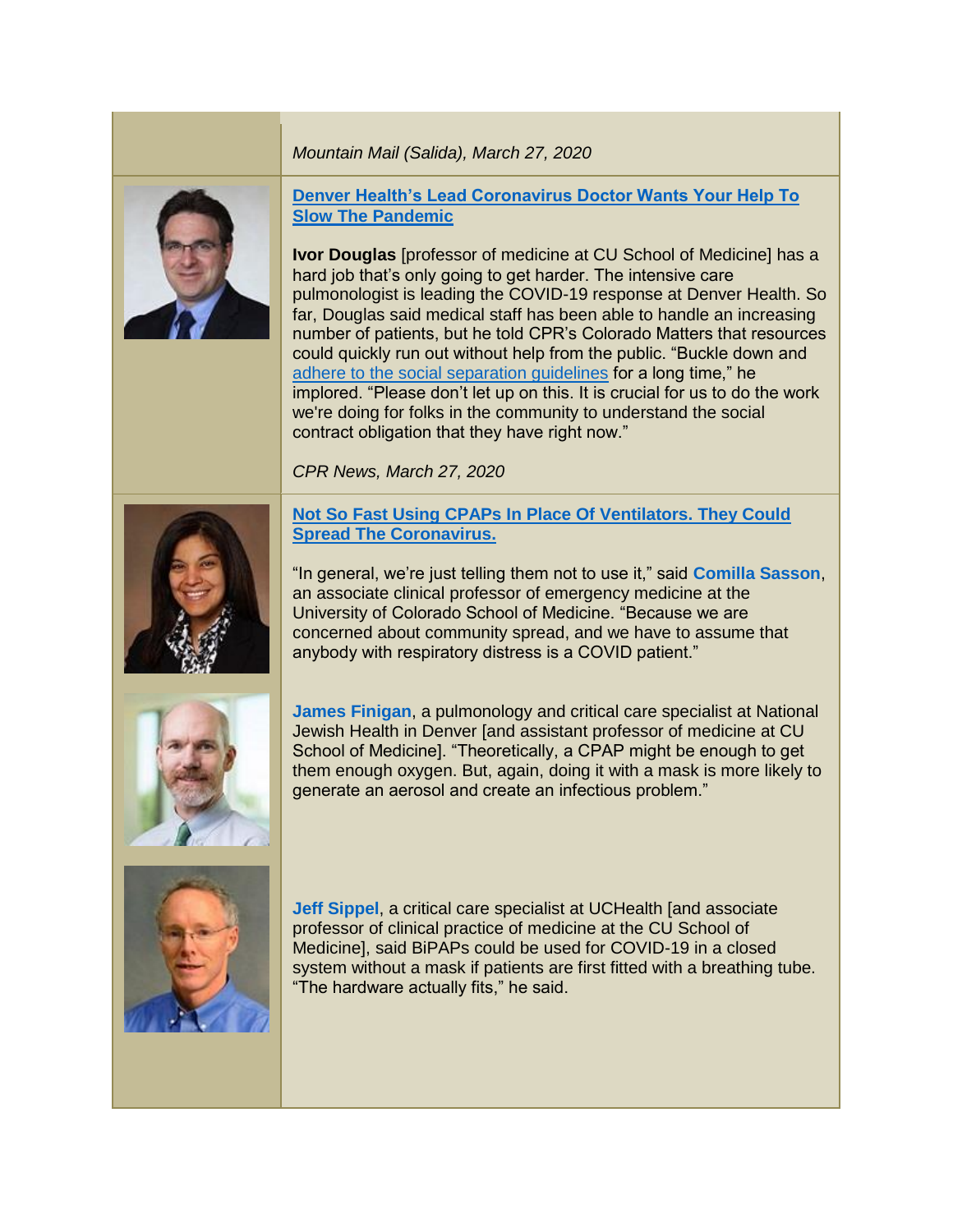

In most parts of the U.S., the need for extra breathing devices in health care facilities is not yet critical. But hospitals are bracing for a surge in patients who will need respiratory support. "This is getting real now," said **[Matthew Wynia](https://www.cuanschutz.edu/centers/bioethicshumanities/faculty-staff/matthew-wynia)**, an internist and bioethicist who has been working on UCHealth's COVID-19 plans. "We are about to be slammed."

*Kaiser Health News, March 27, 2020*



**[Individual Rights vs. the Common Good in the Age of COVID-19](https://frontporchne.com/article/individual-rights-vs-common-good-age-covid-19/)**

"We're faced with an ethical dilemma here, which is two potentially catastrophic outcomes. The one is letting coronavirus run like fire through our populations. That's no good, obviously. But the other is the public health catastrophe of asking people to practice extreme physical distancing for 12 months," said **Daniel Goldberg**, who specializes in public health and serves on the faculty of the Center for Bioethics and Humanities at the University of Colorado Anschutz Medical Campus.

*Front Porch, April 1, 2020*



**[Sheltered At Home, Families Broach End-Of-Life Planning](https://lancasteronline.com/news/health/sheltered-at-home-families-broach-end-of-life-planning/article_eab860e0-7370-11ea-8c3d-5383972191d4.html)**

"We've always had the requirement that people get asked about an advance care plan, but now we are taking that incredibly seriously," said **Matthew Wynia**, [a University of Colorado bioethicist](https://www.cuanschutz.edu/centers/bioethicshumanities/faculty-staff/matthew-wynia) and infectious disease doctor. "Because we need to know if you get much worse, what would you want?"

*Lancaster Online (Lancaster, Penn.), March 31, 2020*

**['There's nothing about it that will feel right': Hospitals are gearing](https://www.businessinsider.com/hospitals-are-already-deciding-how-to-ration-ventilators-2020-3)  [up to choose which patients to save if they run low on crucial](https://www.businessinsider.com/hospitals-are-already-deciding-how-to-ration-ventilators-2020-3)  [equipment](https://www.businessinsider.com/hospitals-are-already-deciding-how-to-ration-ventilators-2020-3)**

"It's stressful. It's really stressful," said Matthew Wynia, director of the Center for Bioethics and Humanities at the University of Colorado. "If this has to happen, there's nothing about it that will feel right. And there's all kinds of ways in which it will feel wrong. We're kind of burning the candle at both ends right now because we need to do this in the best way we can."

*Business Insider, April 2, 2020*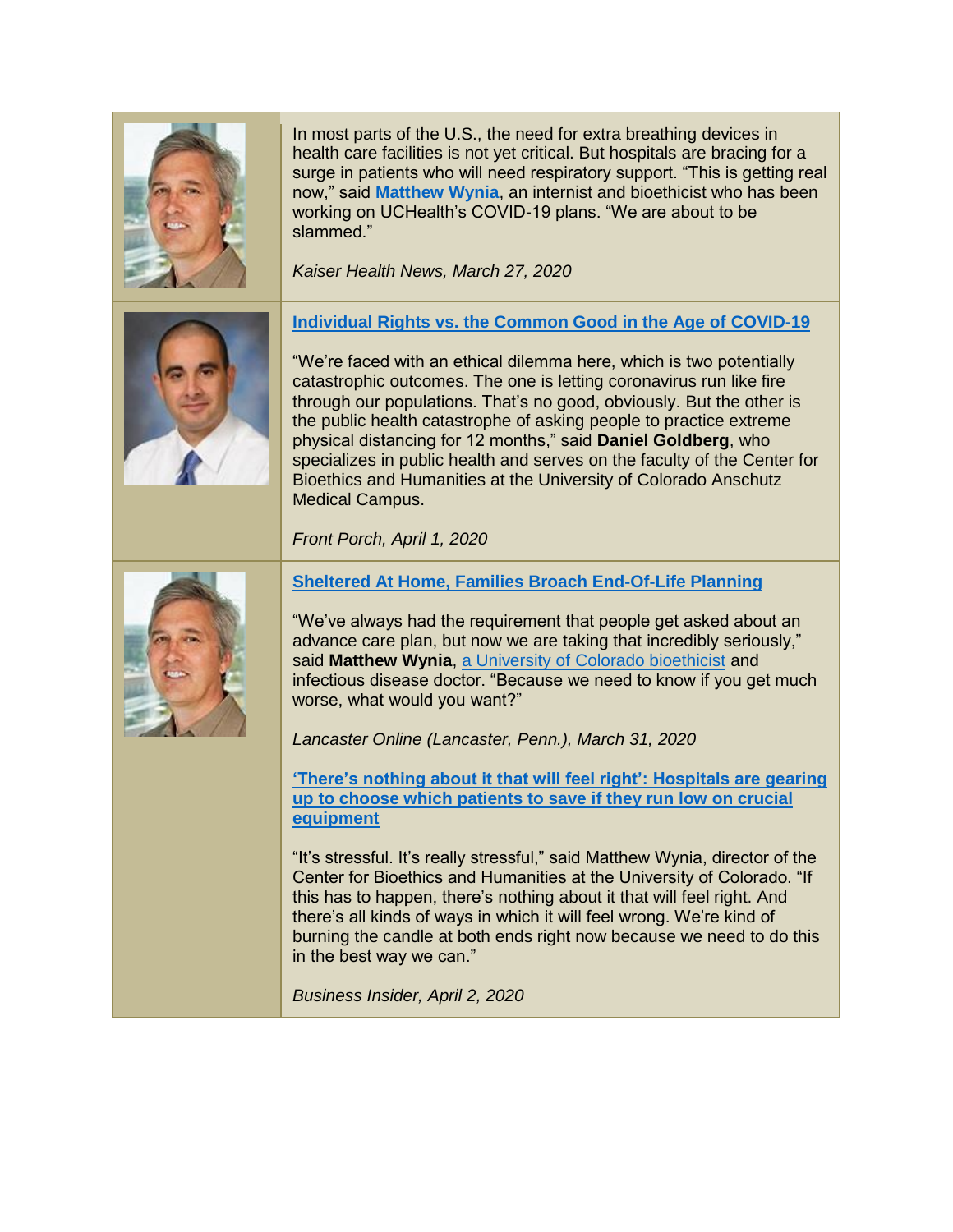

**[A 'seismic shift' moves medicine online during COVID-19 crisis](https://www.steamboatpilot.com/news/a-seismic-shift-moves-medicine-online-during-covid-19-crisis-through-telehealth-technology/)  [through telehealth technology](https://www.steamboatpilot.com/news/a-seismic-shift-moves-medicine-online-during-covid-19-crisis-through-telehealth-technology/)**

**Chris Davis** is the medical director for virtual health at UCHealth [and associate professor of emergency medicine at CU School of Medicine]…. "This pandemic accelerated (our telehealth infrastructure) exponentially," Davis said. "We made three years of progress in three weeks."

*Steamboat Pilot & Today, March 30, 2020*



**[Vaping, smoking might increase risks from COVID-19](https://www.fox17online.com/news/national/coronavirus/vaping-smoking-might-increase-risks-from-covid-19)**

**David Beuther**, Chief Medical Information Officer at National Jewish Health [and assistant professor of medicine at CU School of Medicine,] says while vapers and smokers are at a greater risk, the risk of developing more severe complications is even greater.

*Fox17, March 30, 2020*



**Hunter Moore**, a transplant fellow at the University of Colorado [Anschutz Medical Campus], is a study co-author. "Everyone is looking for ways to mitigate the threat of this disease, and there's a lot of investment and interest in new drugs," Moore said. "But if this disease gets out of control, those drugs won't have had safety evaluations. TPA has."

*U.S. News & World Report, March 27, 2020*



**[Colorado family of doctors hopeful blood clot research will help](https://kdvr.com/news/coronavirus/colorado-family-of-doctors-hopeful-blood-clot-research-will-help-near-death-covid-19-patients/)  [near-death COVID-19 patients](https://kdvr.com/news/coronavirus/colorado-family-of-doctors-hopeful-blood-clot-research-will-help-near-death-covid-19-patients/)**

A family of medical professionals is hopeful its research into anti-blood clotting medication could help in the fight against COVID-19. "We're approaching this with optimism that it's going to work," said **Hunter Moore**, a transplant surgery fellow at the University of Colorado [Anschutz Medical Campus].



Moore is a co-author on a medical research article published last week in the Journal of Trauma and Acute Care Surgery, a publication that is edited by his father, world-renowned trauma surgeon **Gene Moore** [Distinguished Professor of the University of Colorado].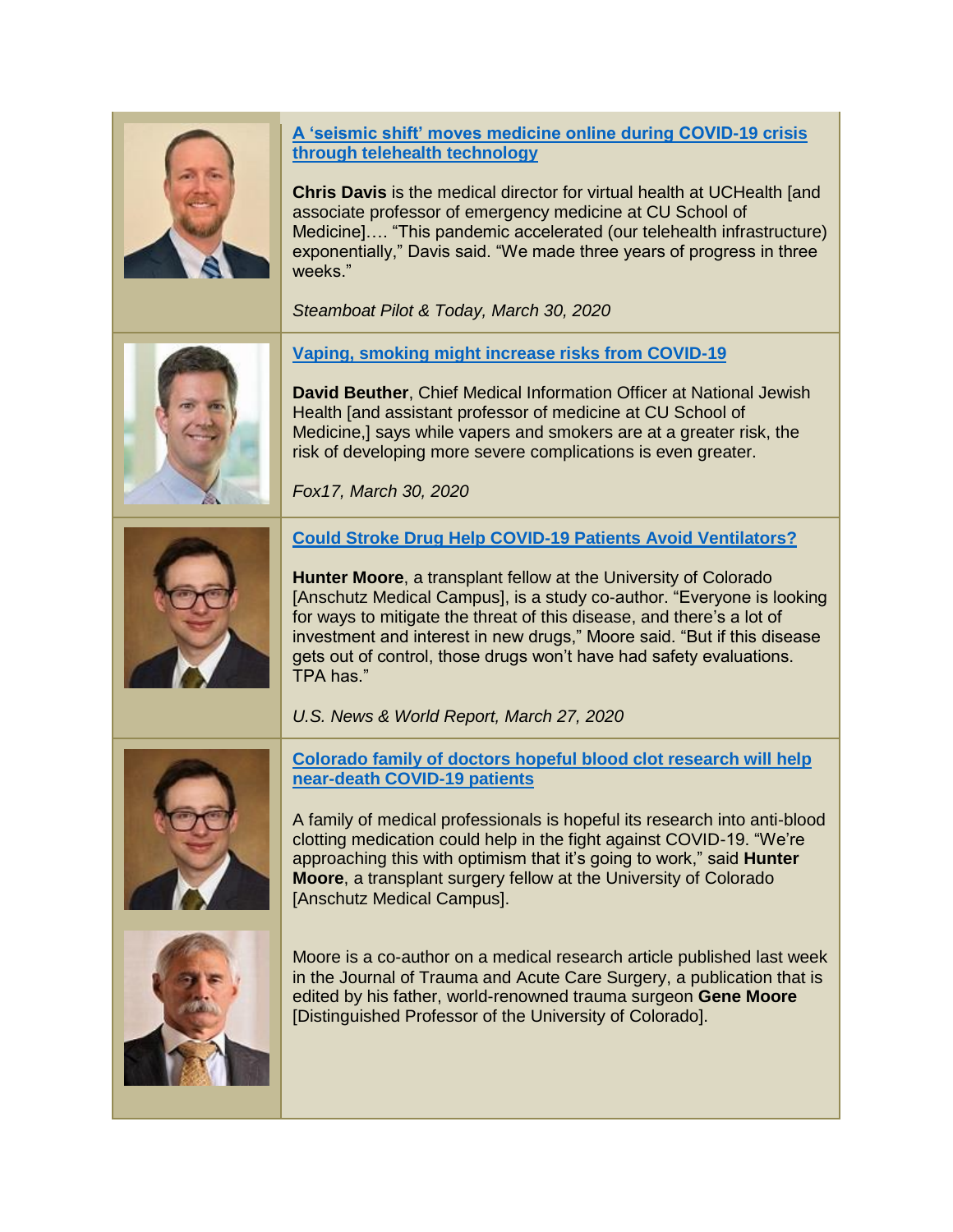

"All of us are very concerned having seen what's happened in Italy, in China, and now it's happening in New York City. It almost seems like there's this impending healthcare crisis that we're trying our best to prepare for but we've never seen before," said **Peter Moore**, a pulmonary sciences and critical care medicine fellow at the University of Colorado and National Jewish Hospital.

*Fox31, March 27, 2020*



**[What Neurologists Can Expect from COVID-19](https://www.medscape.com/viewarticle/927562)**

Medscape recently spoke with central nervous system infection specialist and chair of University of Colorado's neurology department, **[Kenneth Tyler](http://www.ucdenver.edu/academics/colleges/medicalschool/departments/neurology/Faculty/Pages/Tyler.aspx)**, about what implications the new coronavirus could have on patients and practice.

*Medscape, March 26, 2020*

# **[The Spread of COVID-19: Questions Raised, Some Answered by](https://journals.lww.com/neurotodayonline/Fulltext/2020/04020/The_Spread_of_COVID_19__Questions_Raised,_Some.1.aspx)  [Neuroinfectious Disease Experts](https://journals.lww.com/neurotodayonline/Fulltext/2020/04020/The_Spread_of_COVID_19__Questions_Raised,_Some.1.aspx)**

**Kenneth L. Tyler**, Louis Baum Endowed Professor and chair of neurology at University of Colorado School of Medicine, noted that earlier this year a report from three COVID-19-designated hospitals in Wuhan, China, indicated that more than one-third of coronavirus patients had some type of neurologic symptom, including altered consciousness, evidence of skeletal muscle damage, and acute cerebrovascular disease.

*Neurology Today, April 2, 2020*



**[First-year resident working in ER urges young people to take this](https://www.9news.com/video/news/health/coronavirus/first-year-resident-working-in-er-urges-young-people-to-take-this-seriously/73-382f5bcf-68d3-49f1-8421-8b32371e2324)  [seriously](https://www.9news.com/video/news/health/coronavirus/first-year-resident-working-in-er-urges-young-people-to-take-this-seriously/73-382f5bcf-68d3-49f1-8421-8b32371e2324)**

**Haley Desjardins** came to the University of Colorado Hospital to train to be a plastic surgeon: "We've seen this infection hit the younger population in a way that we don't typically see the influenza virus or some of these other viruses we tend to associate with the elderly population."

*9News, March 29, 2020*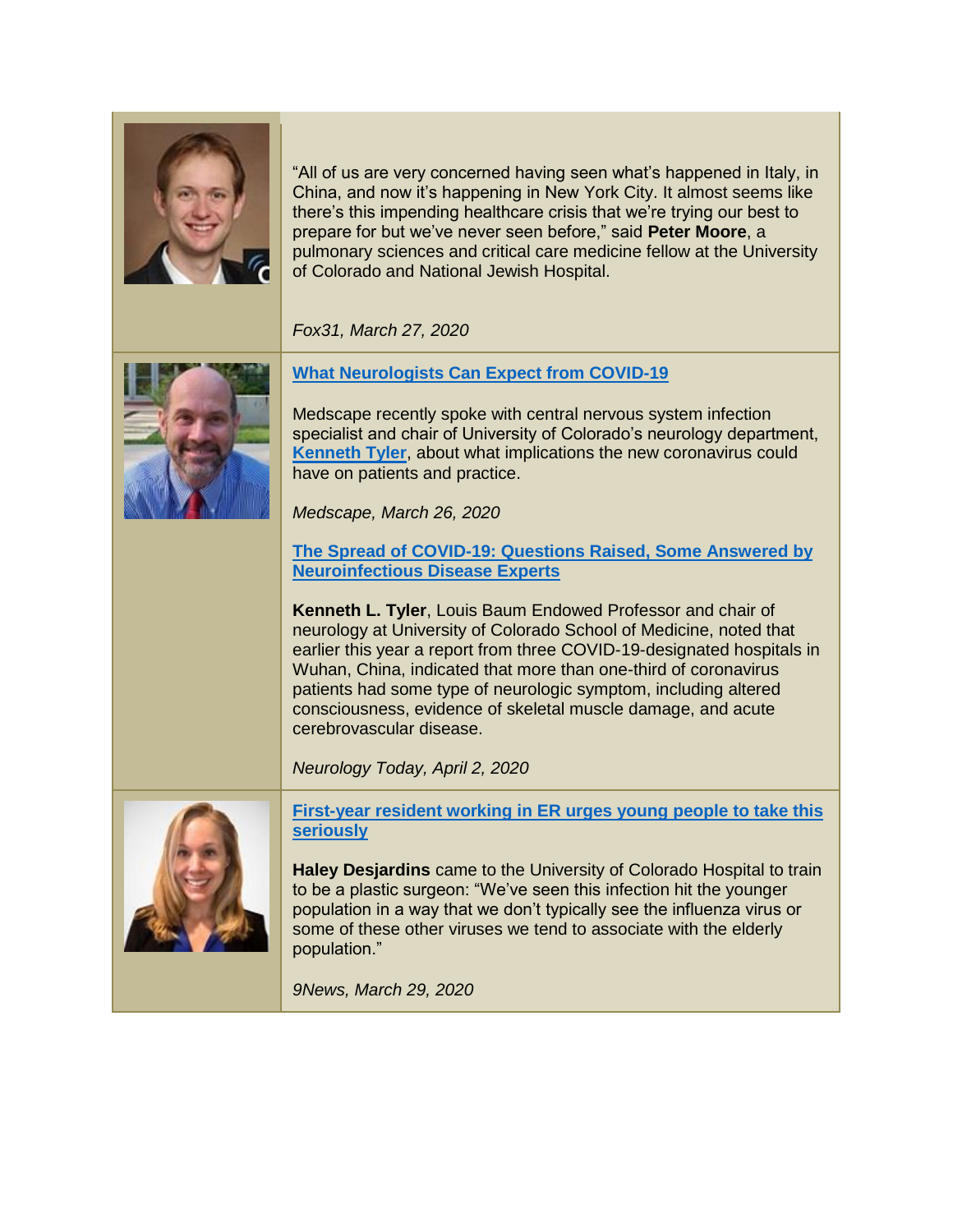**[Coronavirus In Colorado: Helping Kids Cope With The Stay-At-](https://denver.cbslocal.com/2020/03/30/coronavirus-helping-kids-cope-stay-at-home-order/)[Home Order](https://denver.cbslocal.com/2020/03/30/coronavirus-helping-kids-cope-stay-at-home-order/)**

"Every age group will react a little bit differently, but it's going to impact all kids and teens in different ways," said **Jessica Hawks**, child and adolescent psychologist at Children's Hospital Colorado [and assistant professor of psychiatry at CU School of Medicine].

*CBS4, March 30, 2020*

**[Lower Your Expectations, And Other Parenting Advice For The](https://www.cpr.org/2020/03/30/lower-your-expectations-and-other-parenting-advice-for-the-era-of-covid-19/)  [Era of COVID-19](https://www.cpr.org/2020/03/30/lower-your-expectations-and-other-parenting-advice-for-the-era-of-covid-19/)**

**Scott Cypers** is seeing four different types of more significant anxiety responses to COVID-19 in his practice. He directs stress and anxiety programs at the [Helen and Arthur E. Johnson Depression Center](https://www.coloradodepressioncenter.org/) at the University of Colorado Anschutz Medical Center.

*CPR News, March 30, 2020*



**[Ways for Coloradans to stay safe and healthy when grocery](https://kdvr.com/news/local/ways-for-coloradans-to-stay-safe-and-healthy-when-grocery-shopping/)  [shopping](https://kdvr.com/news/local/ways-for-coloradans-to-stay-safe-and-healthy-when-grocery-shopping/)**

**Ben Usatch**, who is the ER Medical Director at UCHealth Highlands Ranch Hospital, says the safety needs to start before you even walk through the door. "I wash my hands or use some type of disinfectant before I get out of the car. Instead of using a basket, I have some cloth bags that I use routinely for my shopping."

*Fox31, March 29, 2020*



**[Self-care advice for health-care providers during COVID-19](https://www.apaservices.org/practice/ce/self-care/health-providers-covid-19)**

Health-care providers and other hospital and clinic staff are on the front lines of the COVID-19 pandemic. Many providers are balancing competing demands, caring for our patients, our families and ourselves. Here are concrete strategies to help manage stress during this challenging time. Advice by CU School of Medicine Department of Psychiatry faculty members **Helen L. Coons**, **Steven Berkowitz**, and **Rachel Davis**.



*American Psychological Association, March 26, 2020*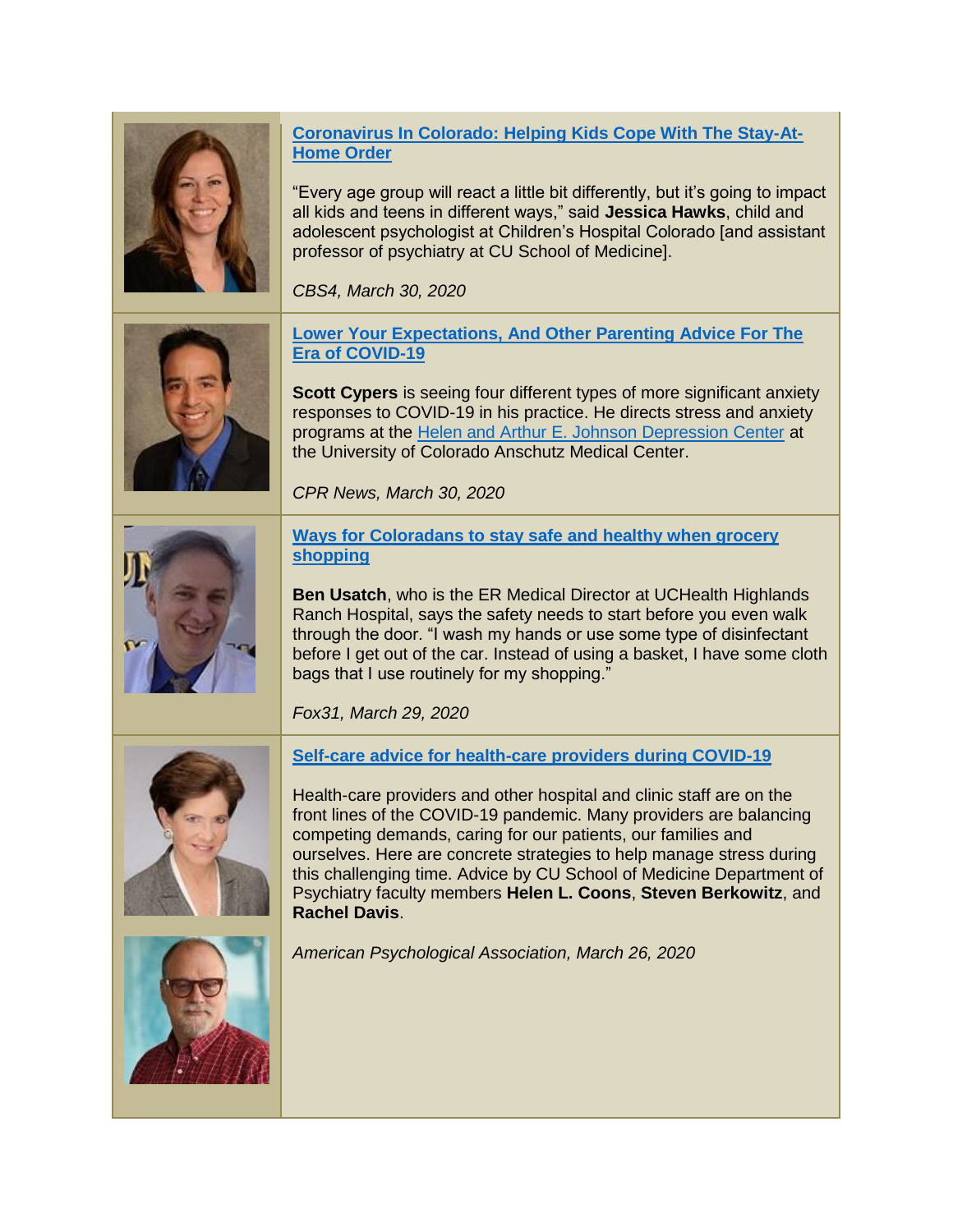



## **[Opinion: Colorado legislators must regulate immigrant detention](https://coloradosun.com/2020/03/29/colorado-immigrant-detention-coronavirus-geo-opinion/)  [centers](https://coloradosun.com/2020/03/29/colorado-immigrant-detention-coronavirus-geo-opinion/)**

Opinion column by **Carlos Franco-Paredes**, Associate Professor of Medicine in the Division of Infectious Diseases at CU Anschutz Medical Center: "The prompt release on parole of detainees with medical conditions at risk of severe disease and death due to coronavirus infection may reduce the impact of this outbreak among immigration detention facilities. This intervention may also effectively reduce the potential spillover of the outbreak from a detention center into the community."

*Colorado Sun, March 29, 2020*



**[Opioid Epidemic Continues to Wreak Havoc in the Lives of Young](https://www.medscape.com/viewarticle/927984)  [Children](https://www.medscape.com/viewarticle/927984)**

"Overall, it seems there is some slowing in pediatric opioid exposures when you control for population and opioid prescriptions dispensed, which is promising news," lead author **G. Sam Wang**, medical toxicologist at Children's Hospital Colorado [and assistant professor of pediatrics at CU School of Medicine], told *Medscape Medical News.*

*Medscape, April 2, 2020*



**[Childhood Adversities And Affective Problems May Indicate](https://www.mentaldaily.com/article/2020/03/childhood-adversities-and-affective-problems-may-indicate-executive-cognitive-dysfunction-after-surgical-menopause)  [Executive Cognitive Dysfunction After Surgical Menopause](https://www.mentaldaily.com/article/2020/03/childhood-adversities-and-affective-problems-may-indicate-executive-cognitive-dysfunction-after-surgical-menopause)**

After menopause surgery, examining women for adverse childhood experiences and affective traits such as depression and anxiety may reduce cognitive distress, a [new study released in](https://news.cuanschutz.edu/news-stories/executive-function-in-women-post-surgical-menopause) *Menopause* found. The team of researchers at the University of Colorado Anschutz Medical Campus racked up cognitive data of 552 women known to be carriers of BRCA1 and BRCA2 gene mutations.

*Mental Daily, March 28, 2020*